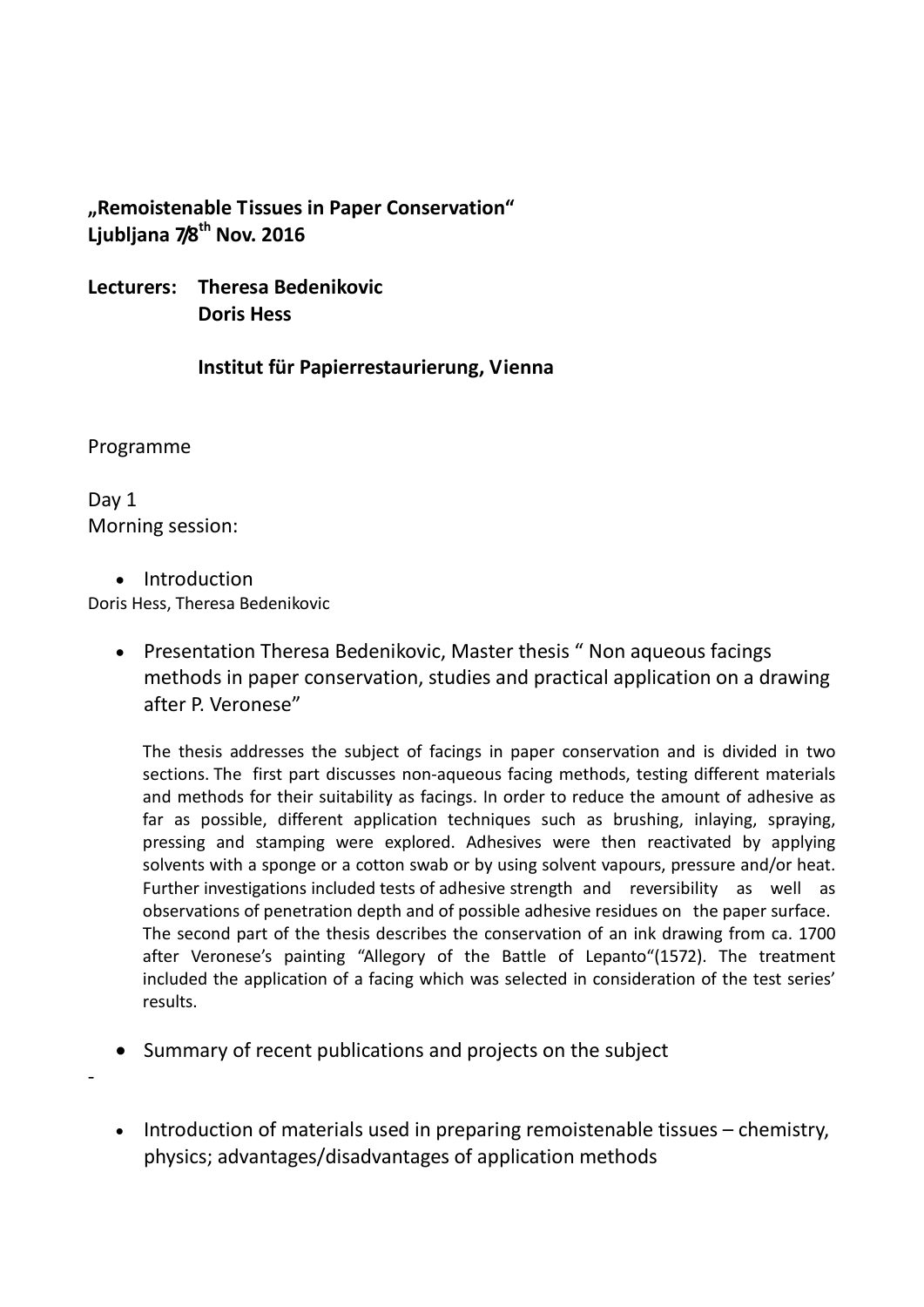# -Materials and Methods

Adhesives:

- − Starch Paste
- − Methocel A4M
- − Gelatin
- − Klucel G
- − Aquazol
- − BEVA 371
- − Plextol K360, D498
- − Lascaux 360, 498HV

Support Materials:

- − Rayon
- − Japanese Papers (RK00,01,02?)

Coating Support:

- − Silicone Mat
- − Melinex

# Preparation of Remoistenable-Tissues

Application Methods:

- − brushing
- − pressing trough a screen
- − spraying

# Reactivation of Remoistenable-Tissues

- − water
- − solvents (Ethanol, Aceton)
- − heat (spatula)
- − pressure

Results/Advantages/Disadvantages

Afternoon session:

• Practical Preparations:

silicon mat:

several tissue material: - Japanese Papers (RK00,01,02?)